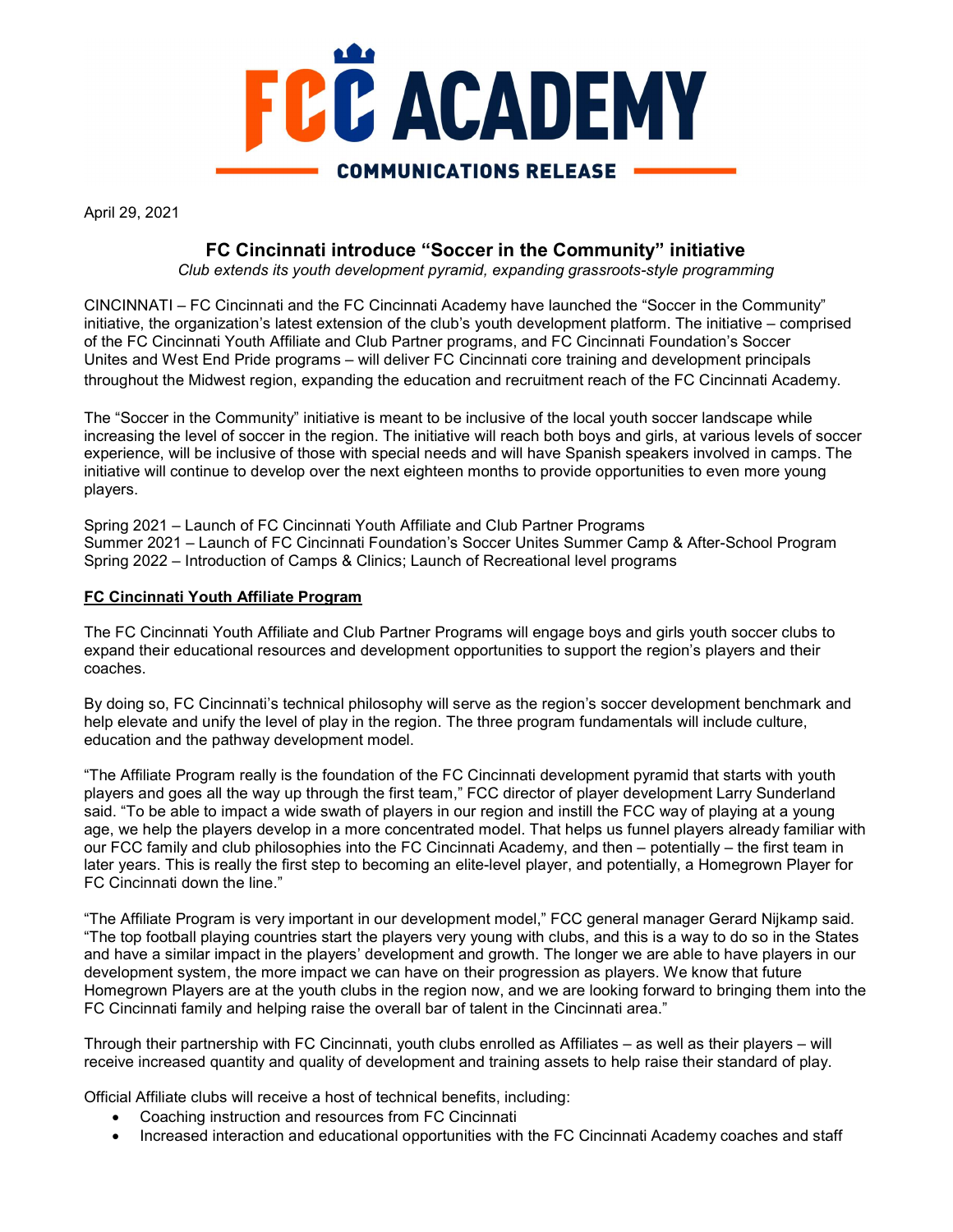- Player scouting and recruiting by the FCC Academy via the Discovery Program
- National coaching education opportunities (limited availability)
- Pre-sale registration space for FCC camps and clinics starting in 2022

Additionally, clubs will also receive:

- FCC Youth Affiliate patch
- FCC Youth Affiliate kit sponsorship kick back
- Preferred pricing on team-related merchandise
- Exclusive ticket discounts
- Match day marketing opportunities
- Access to special events.

## FC Cincinnati Club Partner Program

The Club Partner Program is available to all local select youth soccer teams with low barriers to entry. Similar to the Youth Affiliate program, clubs will receive educational resources and development opportunities to elevate and unify the level of play in the region.

"We have built out Soccer in the Community initiative based on the club's overall goals of being inclusive and involved in the community," Vice President of Community Relations and FCC Foundation Executive Director Kate Solomon said. "We believe the initiative will improve the level of soccer in the region and the Club Partner Program allows us the opportunity to do so in an inclusive manner. This mindset of having a low barrier option to participate will continue as we build out additional programs within our Soccer in the Community initiative."

Technical Benefits:

- Virtual Club review
- Academy match observation
- Academy training observation (by appointment only)
- Talent identification
- Invitation to participate in FCC camps 2022
- Potential Invitation to participate in FCC clinics

Commercial Benefits:

- External marketing from FCC for Youth Club Partners as a whole
- Placement on FCC Youth Club Partners webpage
- Club jersey try-on days in TQL Stadium
- Merchandise discounts
- Exclusive ticket discounts
- In-match marketing opportunities
- Special event access

More information on the FC Cincinnati Youth Affiliate and Club Partner Programs is available at https://www.fccincinnati.com/content/affiliate-program & https://www.fccincinnati.com/content/club-partnerprogram

### **Soccer Unites**

Soccer Unites is an in-school and after-school soccer program that introduces the game of soccer to those who may not otherwise be exposed. The programming is led by retired player and Club Ambassador Omar Cummings during gym class takeovers. For the after-school program, FC Cincinnati Foundation will provide training, a curriculum, and equipment to partner organizations to lead soccer session at their locations.

### West End Pride

West End Pride brings SAY soccer to the West End neighborhood. Fully funded by FC Cincinnati Foundation and run by volunteer coaches, the program has over 170 players across nine teams for Spring 2021.